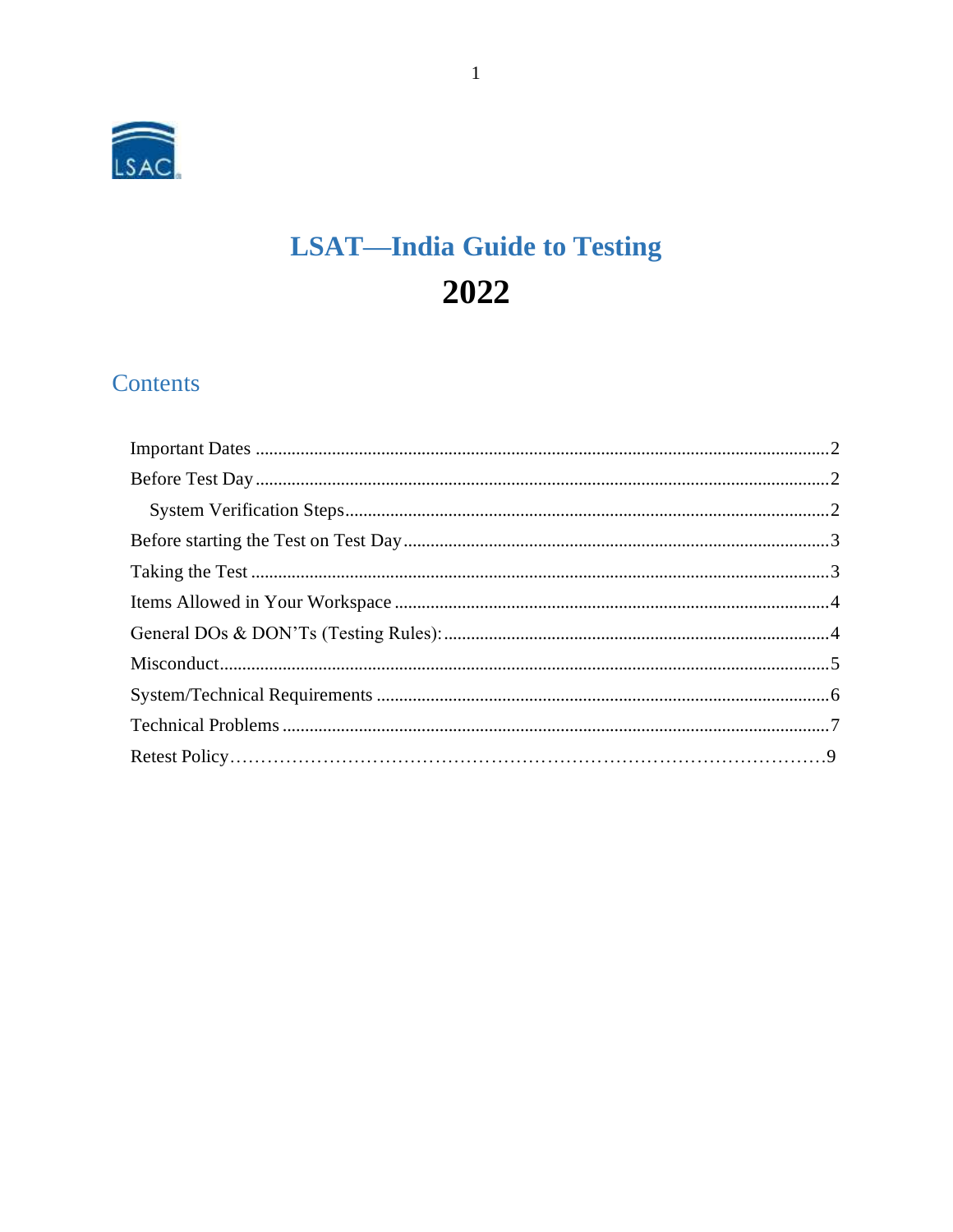#### <span id="page-1-0"></span>**Important Dates**

| Date/s                            | Event                                                |
|-----------------------------------|------------------------------------------------------|
| $24$ May $2022 - 12$ June<br>2022 | Test Appointment Self-Scheduling/Rescheduling Window |
| 12 June 2022                      | June LSAT—India Registration Ends                    |
| 15 June 2022                      | Deadline for performing System Verification check    |
| 22 June -24 June 2022             | June LSAT—India testing days                         |

# <span id="page-1-1"></span>**Before Test Day**

- $\triangleright$  Make sure that your equipment meets the [system requirements.](#page-5-0)
- $\triangleright$  Perform the [System Verification Steps](#page-1-2) below. Note that you will also receive an email with the subject line '*LSAT India 2022- Get ready for Home proctored exam*' with all of the information mentioned below regarding the System Verification.
- ➢ Request your preferred day and time for your Test Appointment on the Registration Dashboard during the test scheduling window.
- $\triangleright$  Get your Test Appointment details from the Registration Dashboard. These details will be available a few days prior to the test date. You will also receive an email with the subject line '*LSAT India 2022 Exam Scheduling information Email*' with the same Test Appointment details along with '*What to expect on the day of the test'*.
- ➢ You are strongly encouraged to familiarise yourself with the testing experience by taking the **Free LSAT—India Mock Test**, available via the Registration site. This testing experience will be very similar to what you will experience on test day.

#### <span id="page-1-2"></span>System Verification Steps

**Step 1**: Get your Username and Password by logging into your LSAT—India Registration [Dashboard](https://discoverlaw.excelindia.com/LSAT/)

**Step 2**: Download the Secure Browser:

 **Windows** link: [https://pearsonvueproctoring.s3.ap-south-](https://nam02.safelinks.protection.outlook.com/?url=https%3A%2F%2Fpearsonvueproctoring.s3.ap-south-1.amazonaws.com%2Fssb%2Fjavasb%2Fwin%2FESSecureBrowser.zip&data=04%7C01%7Cnitin.agrawal%40pearson.com%7Cdb4eeabc30cc406f931208d9c3b9f3aa%7C8cc434d797d047d3b5c514fe0e33e34b%7C0%7C0%7C637756026732578193%7CUnknown%7CTWFpbGZsb3d8eyJWIjoiMC4wLjAwMDAiLCJQIjoiV2luMzIiLCJBTiI6Ik1haWwiLCJXVCI6Mn0%3D%7C3000&sdata=aRD04fDwF25KgXg%2BljI7WILZB0OLpA8yLBvuU19w13w%3D&reserved=0)[1.amazonaws.com/ssb/javasb/win/ESSecureBrowser.zip](https://nam02.safelinks.protection.outlook.com/?url=https%3A%2F%2Fpearsonvueproctoring.s3.ap-south-1.amazonaws.com%2Fssb%2Fjavasb%2Fwin%2FESSecureBrowser.zip&data=04%7C01%7Cnitin.agrawal%40pearson.com%7Cdb4eeabc30cc406f931208d9c3b9f3aa%7C8cc434d797d047d3b5c514fe0e33e34b%7C0%7C0%7C637756026732578193%7CUnknown%7CTWFpbGZsb3d8eyJWIjoiMC4wLjAwMDAiLCJQIjoiV2luMzIiLCJBTiI6Ik1haWwiLCJXVCI6Mn0%3D%7C3000&sdata=aRD04fDwF25KgXg%2BljI7WILZB0OLpA8yLBvuU19w13w%3D&reserved=0)

 **Mac** link : [https://pearsonvueproctoring.s3.ap-south-](https://nam02.safelinks.protection.outlook.com/?url=https%3A%2F%2Fpearsonvueproctoring.s3.ap-south-1.amazonaws.com%2Fssb%2Fjavasb%2Fmac%2FESSecureBrowser.zip&data=04%7C01%7Cnitin.agrawal%40pearson.com%7Cdb4eeabc30cc406f931208d9c3b9f3aa%7C8cc434d797d047d3b5c514fe0e33e34b%7C0%7C0%7C637756026732578193%7CUnknown%7CTWFpbGZsb3d8eyJWIjoiMC4wLjAwMDAiLCJQIjoiV2luMzIiLCJBTiI6Ik1haWwiLCJXVCI6Mn0%3D%7C3000&sdata=ciSOigw6xaO12BxUxMdLS6mcSCn1vv0Idhhd7EUwXVE%3D&reserved=0)[1.amazonaws.com/ssb/javasb/mac/ESSecureBrowser.zip](https://nam02.safelinks.protection.outlook.com/?url=https%3A%2F%2Fpearsonvueproctoring.s3.ap-south-1.amazonaws.com%2Fssb%2Fjavasb%2Fmac%2FESSecureBrowser.zip&data=04%7C01%7Cnitin.agrawal%40pearson.com%7Cdb4eeabc30cc406f931208d9c3b9f3aa%7C8cc434d797d047d3b5c514fe0e33e34b%7C0%7C0%7C637756026732578193%7CUnknown%7CTWFpbGZsb3d8eyJWIjoiMC4wLjAwMDAiLCJQIjoiV2luMzIiLCJBTiI6Ik1haWwiLCJXVCI6Mn0%3D%7C3000&sdata=ciSOigw6xaO12BxUxMdLS6mcSCn1vv0Idhhd7EUwXVE%3D&reserved=0)

**Step 3**: Check your System by logging in here: [https://lsatindia.pearsonvue.com/TA/TestPlayer/Start.aspx](https://nam02.safelinks.protection.outlook.com/?url=https%3A%2F%2Flsatindia.pearsonvue.com%2FTA%2FTestPlayer%2FStart.aspx&data=04%7C01%7Cnitin.agrawal%40pearson.com%7Cdb4eeabc30cc406f931208d9c3b9f3aa%7C8cc434d797d047d3b5c514fe0e33e34b%7C0%7C0%7C637756026732578193%7CUnknown%7CTWFpbGZsb3d8eyJWIjoiMC4wLjAwMDAiLCJQIjoiV2luMzIiLCJBTiI6Ik1haWwiLCJXVCI6Mn0%3D%7C3000&sdata=17OoEUCpr5w%2Fg6k%2B9ICwi1FbZa7Bv%2F9a2SiTj8oMx%2FQ%3D&reserved=0)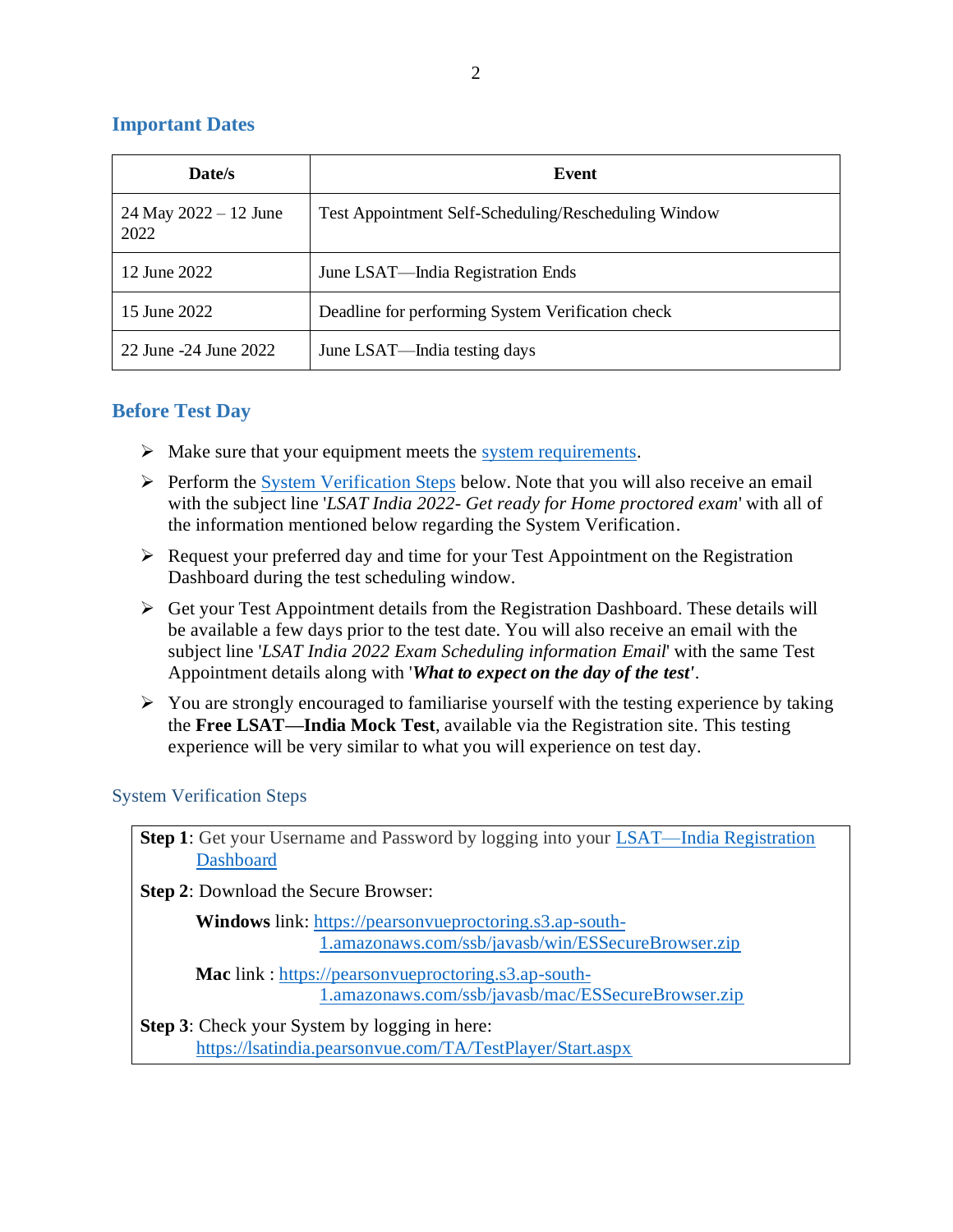View the **Secure Browser Installation Manual here**: [https://pearsonvueproctoring.s3.ap-south-](https://nam02.safelinks.protection.outlook.com/?url=https%3A%2F%2Fpearsonvueproctoring.s3.ap-south-1.amazonaws.com%2Fmanuals%2FCandidate_Flow_AI-Based_Remote_Proctoring_Solution.pdf&data=04%7C01%7Cnitin.agrawal%40pearson.com%7Cdb4eeabc30cc406f931208d9c3b9f3aa%7C8cc434d797d047d3b5c514fe0e33e34b%7C0%7C0%7C637756026732578193%7CUnknown%7CTWFpbGZsb3d8eyJWIjoiMC4wLjAwMDAiLCJQIjoiV2luMzIiLCJBTiI6Ik1haWwiLCJXVCI6Mn0%3D%7C3000&sdata=BIAy632JXm9qXfaM%2BU9LxxSdWdYr4OGc1dA2kBSHuMk%3D&reserved=0)[1.amazonaws.com/manuals/Candidate\\_Flow\\_AI-Based\\_Remote\\_Proctoring\\_Solution.pdf](https://nam02.safelinks.protection.outlook.com/?url=https%3A%2F%2Fpearsonvueproctoring.s3.ap-south-1.amazonaws.com%2Fmanuals%2FCandidate_Flow_AI-Based_Remote_Proctoring_Solution.pdf&data=04%7C01%7Cnitin.agrawal%40pearson.com%7Cdb4eeabc30cc406f931208d9c3b9f3aa%7C8cc434d797d047d3b5c514fe0e33e34b%7C0%7C0%7C637756026732578193%7CUnknown%7CTWFpbGZsb3d8eyJWIjoiMC4wLjAwMDAiLCJQIjoiV2luMzIiLCJBTiI6Ik1haWwiLCJXVCI6Mn0%3D%7C3000&sdata=BIAy632JXm9qXfaM%2BU9LxxSdWdYr4OGc1dA2kBSHuMk%3D&reserved=0)

To **familiarize yourself further with the test screens and navigations**, view the Instructional Video here: [https://pearsonvueproctoring.s3.amazonaws.com/videos/LSAT \\_System](https://nam02.safelinks.protection.outlook.com/?url=https%3A%2F%2Fpearsonvueproctoring.s3.amazonaws.com%2Fvideos%2FLSAT%2520_System%2520ReadinessTest_Without%2520ID%2520Proof_VT.mp4&data=04%7C01%7Cnitin.agrawal%40pearson.com%7Cdb4eeabc30cc406f931208d9c3b9f3aa%7C8cc434d797d047d3b5c514fe0e33e34b%7C0%7C0%7C637756026732578193%7CUnknown%7CTWFpbGZsb3d8eyJWIjoiMC4wLjAwMDAiLCJQIjoiV2luMzIiLCJBTiI6Ik1haWwiLCJXVCI6Mn0%3D%7C3000&sdata=GKuDAtCZJFfVDT9Fj%2FIUOFIWQEx3SnZIDZkPttYLJtQ%3D&reserved=0)  [ReadinessTest\\_Without ID Proof\\_VT.mp4](https://nam02.safelinks.protection.outlook.com/?url=https%3A%2F%2Fpearsonvueproctoring.s3.amazonaws.com%2Fvideos%2FLSAT%2520_System%2520ReadinessTest_Without%2520ID%2520Proof_VT.mp4&data=04%7C01%7Cnitin.agrawal%40pearson.com%7Cdb4eeabc30cc406f931208d9c3b9f3aa%7C8cc434d797d047d3b5c514fe0e33e34b%7C0%7C0%7C637756026732578193%7CUnknown%7CTWFpbGZsb3d8eyJWIjoiMC4wLjAwMDAiLCJQIjoiV2luMzIiLCJBTiI6Ik1haWwiLCJXVCI6Mn0%3D%7C3000&sdata=GKuDAtCZJFfVDT9Fj%2FIUOFIWQEx3SnZIDZkPttYLJtQ%3D&reserved=0)

Note that during the system verification you will see a few sample questions, but a full length Mock Test is available for free via the Registration site.

# <span id="page-2-0"></span>**Before starting the Test on Test Day**

- ➢ Prepare your workspace. Clear your workspace from all prohibited items—including mobile phones.
- $\triangleright$  Make sure you have adequate lighting so that your face will be adequately lit when sitting at your computer/laptop.
- ➢ Note that you MAY have two pieces of blank paper for scratch work along with pen or pencil.
- ➢ Familiarise yourself with all the [testing](#page-3-1) rules and rules regarding [misconduct.](#page-4-0)

# <span id="page-2-1"></span>**Taking the Test**

 $\triangleright$  Log in to the test using the following link:

[https://lsatindia.pearsonvue.com/TA/TestPlayer/Start.aspx](https://nam02.safelinks.protection.outlook.com/?url=https%3A%2F%2Flsatindia.pearsonvue.com%2FTA%2FTestPlayer%2FStart.aspx&data=04%7C01%7Cnitin.agrawal%40pearson.com%7Cdb4eeabc30cc406f931208d9c3b9f3aa%7C8cc434d797d047d3b5c514fe0e33e34b%7C0%7C0%7C637756026732578193%7CUnknown%7CTWFpbGZsb3d8eyJWIjoiMC4wLjAwMDAiLCJQIjoiV2luMzIiLCJBTiI6Ik1haWwiLCJXVCI6Mn0%3D%7C3000&sdata=17OoEUCpr5w%2Fg6k%2B9ICwi1FbZa7Bv%2F9a2SiTj8oMx%2FQ%3D&reserved=0)

Note that the login credentials for the test will be the same as the ones you used to perform the System Verification and are available on your LSAT—India Registration Dashboard.

- ➢ Log in to your test **on time**. Latecomers will not be permitted to test and will not be rescheduled.
- $\triangleright$  Once you click your photo, be patient as a proctor verifies your identity. This could take 10-15 minutes.
	- o Note: You should not be wearing **Headphones**, earphones, headsets, goggles etc. when clicking the photo. Clicking photo with either of these may lead to cancellation of your test.
- ➢ H**eadphones**, earphones, headsets, goggles etc. are not permitted during the test. Note that **ONLY** insertable **nonelectronic foam earplugs** are permitted while testing.
- ➢ You can start your exam once your Photo is accepted, and the **'Start Test'** button is enabled by the proctor.
- ➢ Unless you click on **'Start Test'** button the exam will not commence. You can wait till your scheduled time or start earlier.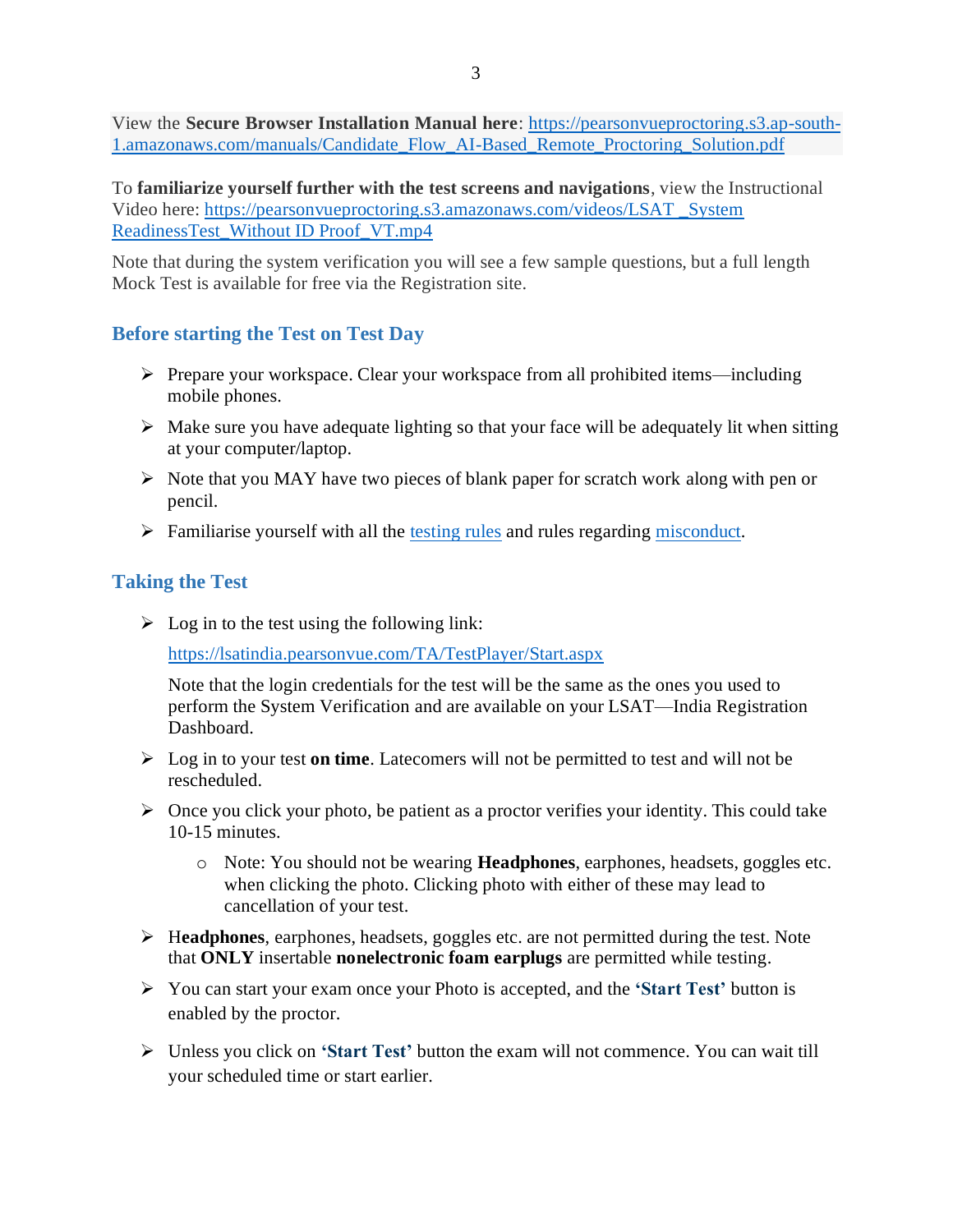- ➢ The timer begins from the time you click on **'Start Test'** button which may be **before** or **after** your actual scheduled time.
- $\triangleright$  You must accept the conditions on the Instructions page in order to start the test. If you decline, you will not be permitted to take the test and your test will not be rescheduled.
- $\triangleright$  Read all of the instructions on the Instructions page, including about how to navigate, highlight text, strikeout text, and submit your test before you begin your test.
- ➢ Once you click '**Start Test'**, read the Section Instructions and begin your test.
- ➢ Note that if you navigate to another section, you **will NOT be able to return** to the section you left.
- ➢ Do **not** leave your seat during the test, speak aloud, or allow others into the room with you. Keep your face in the video frame on your screen at all times.
- $\triangleright$  Check that your camera is capturing your video properly and showing your face completely in the frame before starting the test. In case your camera becomes faulty during the test or blank video is being captured, your exam will automatically pause and someone from our Support Team will call you. You may also connect with the Support Team to resolve the issue.

# <span id="page-3-0"></span>**Items Allowed in Your Workspace**

You are allowed to keep the following with you during the exam. Be sure to clear **everything else** from your workspace.

- $\triangleright$  Computer and webcam (if separate)
- $\triangleright$  Pen or pencils
- ➢ TWO pieces of blank scratch paper
- ➢ Water
- ➢ Nonelectronic insertable foam earplugs

# <span id="page-3-1"></span>**General DOs & DON'Ts (Testing Rules):**

- 1. Ensure you are sitting in a quiet area with enough lighting required to record your face through the webcam.
- 2. You should be alone when testing. You should not be interacting with others while the exam delivery is in progress including your family members.
- 3. You may wear nonelectronic insertable foam earplugs.
- 4. You may NOT wear earphones, headphones, headsets, earpods, goggles etc.
- 5. Be mindful that your webcam is capturing your image at all times. Always be seated within the frame/boundaries of the webcam.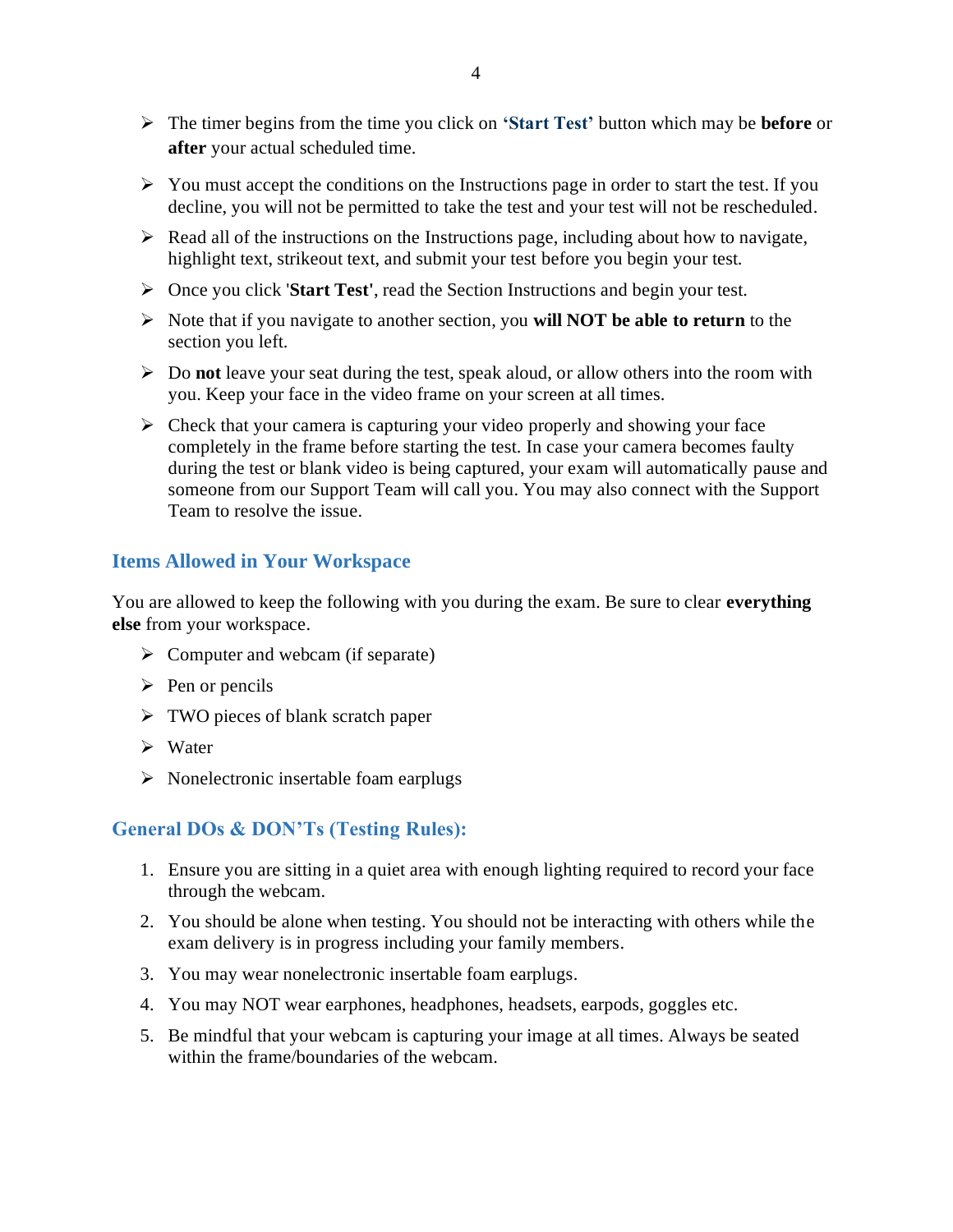- 6. You may use only two blank white A4 pages and a pen/pencil during exam to do your rough work. Using any kind of books/notebooks may lead to cancellation of your exam and scores.
- 7. Sunglasses or caps cannot be worn during the exam. However, religious headgear may be worn during the exam.
- 8. You may keep a clear bottle of water on the desk during the exam. However, eatables are not permitted.
- 9. Any kind of electronic device (mobile phones, tablets, Bluetooth watches, headphones, headsets, ear-pods, fitness watches, etc.) is strictly prohibited.
- 10. As the screen will have a countdown timer, you may not wear a watch of any kind during the exam.
- 11. Any suspicious movements, like leaving your seat or looking anywhere except your screen or workspace, will raise flags and may lead to the cancellation of your exam and scores.

#### <span id="page-4-0"></span>**Misconduct**

The following describes some forms of misconduct that are grounds for possible dismissal and cancellation of your score. This list is for illustration purposes only and is **NOT** an exhaustive list:

- ➢ Using or accessing any books, notes, or study material of any kind.
- $\triangleright$  Permitting any other person any kind of access to the test content or computer you are using for testing.
- $\triangleright$  Modifying the web camera's view in any way except to permit a better view of your face.
- ➢ Having any electronic device other than the testing equipment in the work space.
- ➢ Communicating or interacting with anyone other (aside from the support team, if necessary).
- $\triangleright$  Speaking aloud.
- ➢ Allowing your face to leave the webcam's frame on screen.
- ➢ Attempting to run any software application besides the test application.
- $\triangleright$  Attempting to copy the test material text or record the screen.
- ➢ Connecting or disconnecting any external storage devices.
- $\triangleright$  Taking the test in a cybercafé, library, or other public place.
- $\triangleright$  Taking the test in the same room at the same time as another Candidate.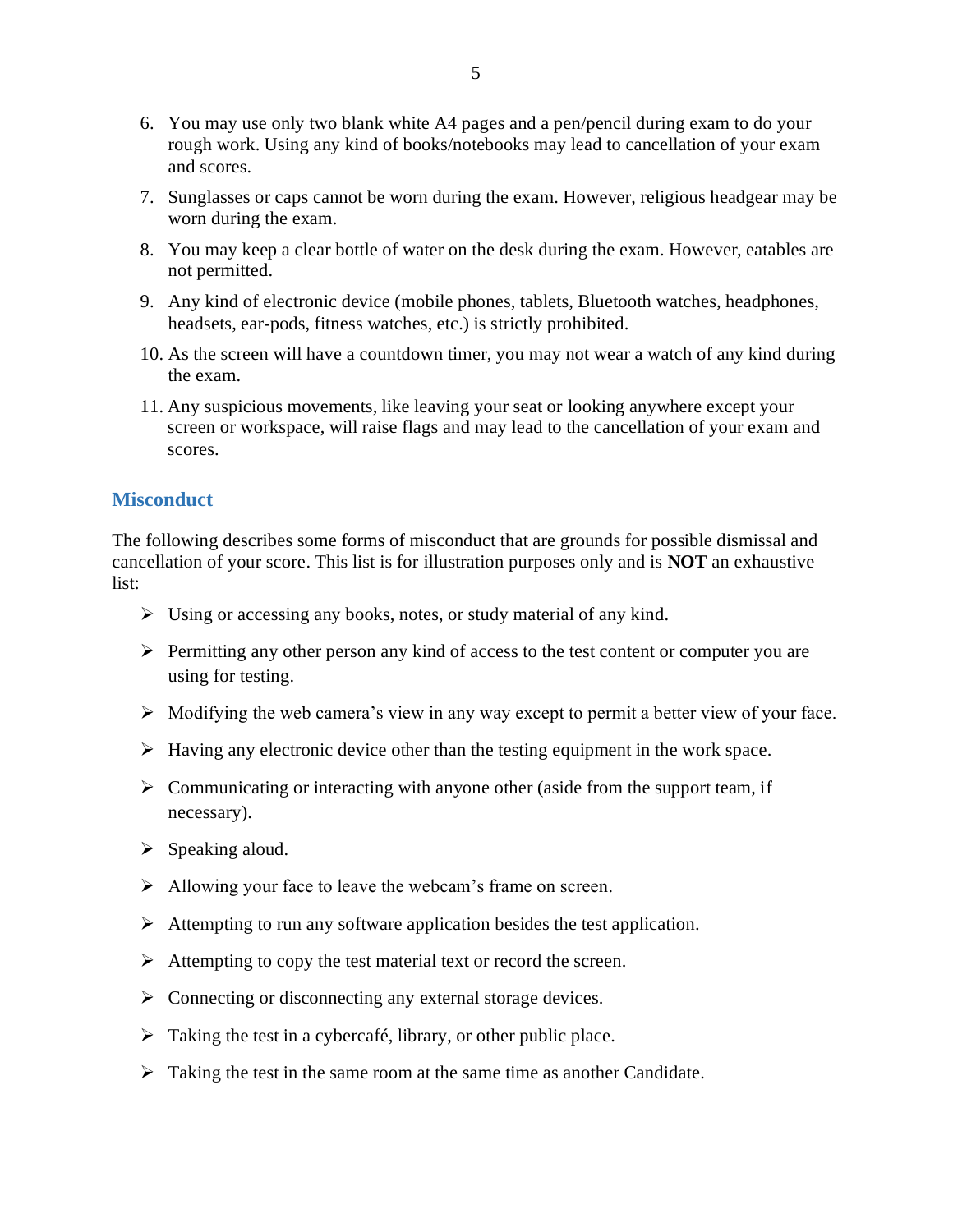- ➢ Sharing details of the test in any form, oral or written, which includes sharing test content on the internet or through any means or media.
- $\triangleright$  Collaborating or receiving assistance from any other person in answering the test questions.

# <span id="page-5-0"></span>**System/Technical Requirements**

#### **Windows Operating Systems** supported:

- $\triangleright$  Windows 11 (64-bit) (excluding 'S Mode')
- ➢ Windows 10 (64-bit) (excluding 'S Mode')
- ➢ Windows 8.1 (64-bit) (all editions except 'RT')
- ➢ Windows 8 (64-bit) (all editions except 'RT')

Other Windows OS requirements:

- $\triangleright$  Supported web browser in Windows
	- o Chrome (82.0 or above),
	- o Firefox (68 or above),
	- o Safari (Latest version)
- ➢ Windows Operating Systems must pass Genuine Windows Validation.
- $\triangleright$  Dual Core / i3 or above processor
- ➢
- ➢ Note that Windows Vista, Windows XP, and Windows 7 are **strictly prohibited** for exam delivery.

#### **Mac Operating Systems** supported:

- ➢ **macOS 10.12** (excluding beta versions)
- ➢ **macOS 10.13** (excluding beta versions)
- ➢ **macOS 10.14** (excluding beta versions)
- ➢ **macOS 10.15** (excluding beta versions)
- ➢ **macOS 11.1** (excluding beta versions)
- ➢ **macOS 11.2** (excluding beta versions)
- ➢ **macOS 11.3** (excluding beta versions)
- ➢ **macOS 11.4** (excluding beta versions)
- ➢ **macOS 11.5** (excluding beta versions)
- ➢ **macOS 11.6** (excluding beta versions)

Other MAC OS requirements:

 $\triangleright$  Supported web browser in Mac –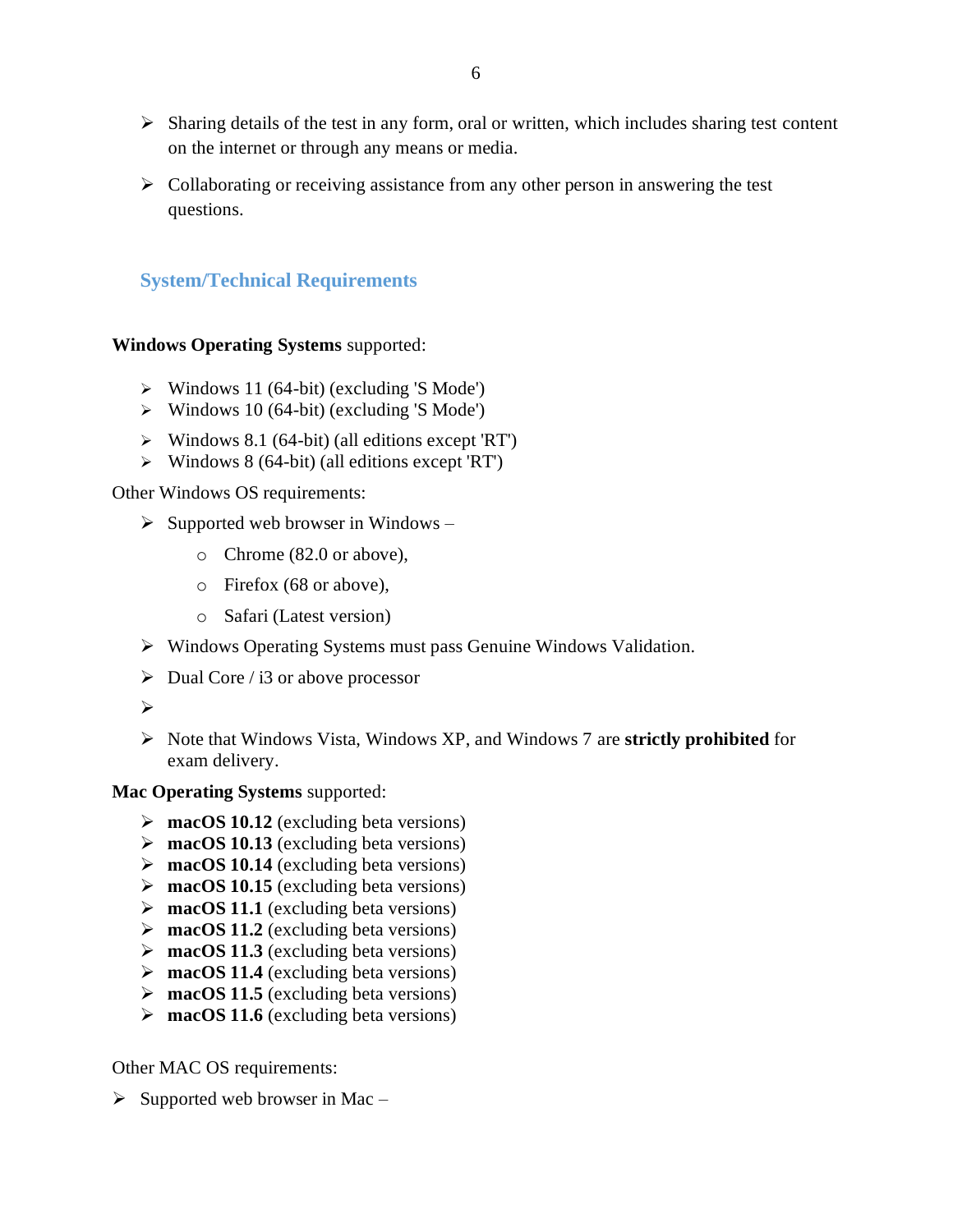- o Safari (14.1.2 and above),
- o Chrome (94.0.46 and above) and
- o Firefox (92 and above)

#### **Requirements for BOTH Window OS and mac OS computers:**

- ➢ Do not take your exam using a computer that is managed by network/configured under a corporate firewall (including VPN). Computers managed by corporate organisations and office computers will have stringent rules imposed on them by the organization. Thus, attempting the exam using such computers will result in a difficult testing experience.
- $\triangleright$  OS specified minimum RAM
- $\geq 4$  GB RAM or more
- ➢ Attached or integrated working Camera, allowing camera to access the video capture during the exam
- $\triangleright$  Administrator privileges to install applications
- $\triangleright$  Internet with consistent speed (as equivalent to browsing) (2 to 5 Mbps)
- ➢ Internet Explorer/Edge are prohibited
- $\triangleright$  Disabled pop-up blockers in web browser
- ➢ Updated Antivirus software installed
- ➢ End all web sharing applications like Skype, Team Viewer, MS Teams, Zoom, GoToMeeting, ShareIt, Webex, etc.
- $\triangleright$  No tablet (hybrid like Windows Surface Pro as well) or mobile phone may be used for testing
- $\triangleright$  Mobile hotspot and Dongle are not recommended as these can impact your testing experience due to varying speeds.

# <span id="page-6-0"></span>**Technical Problems**

Don't panic if you experience technical problems during your exam. We will work to help you solve the problem and if necessary, will offer you a **retest** if your problem cannot be solved quickly.

What to do if you…

- ➢ **Lose power and cannot test.** If the power returns within an hour, log back into your test and resume testing. You will not have lost any testing time. If the power does not return within 1 hour, you will have to be scheduled for a retest. Tell us what happened and request a retest within 24 hours by using the Query system on your [LSAT—India](https://discoverlaw.excelindia.com/LSAT/)  [Registration Dashboard.](https://discoverlaw.excelindia.com/LSAT/)
- ➢ **Lose Internet connectivity.** If your Internet connectivity returns within an hour, log back into your test and resume testing. You will not have lost any testing time. If your Internet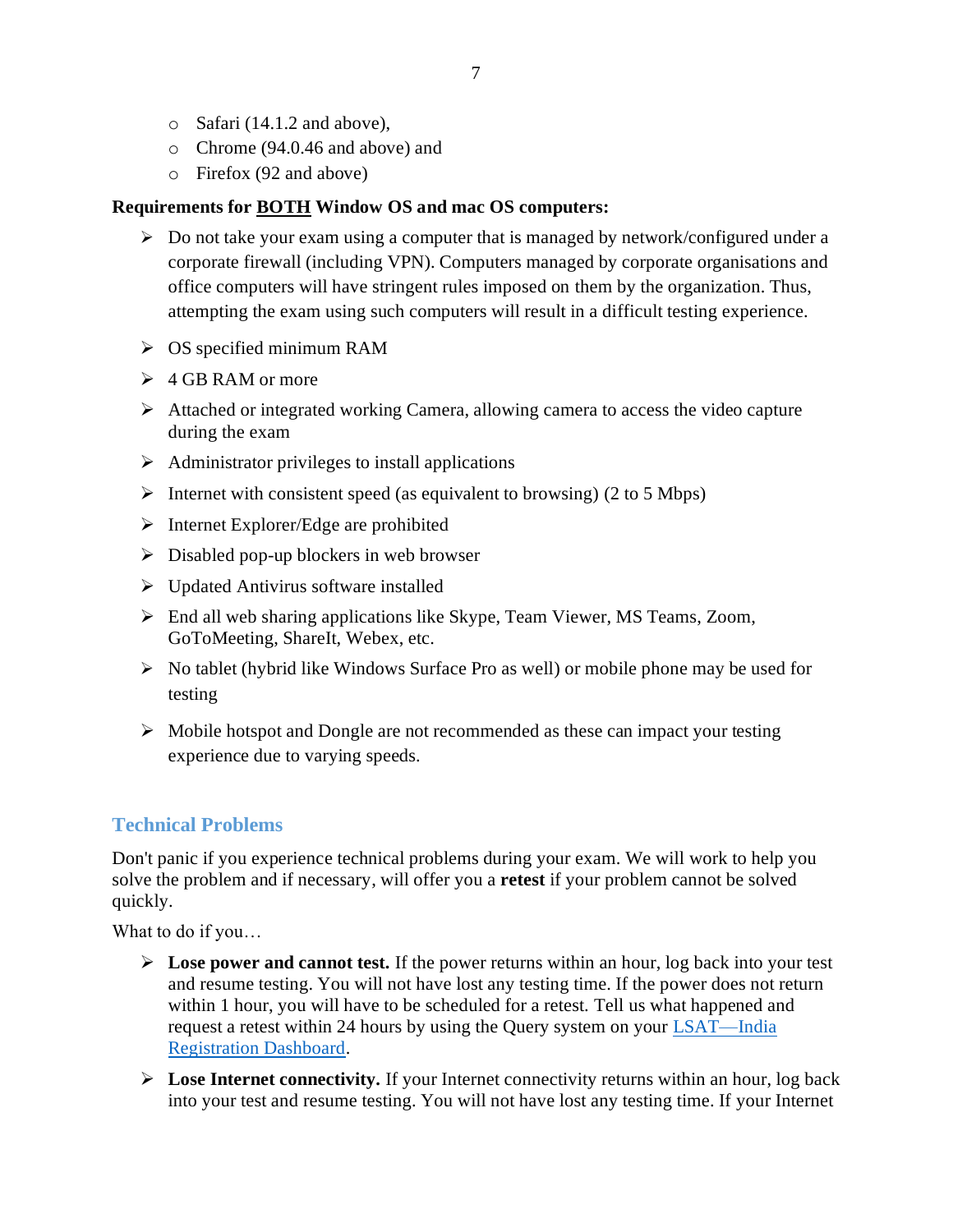connectivity does not return within 1 hour, you will have to be scheduled for a retest. Tell us what happened and request a retest within 24 hours by using the Query system on your [LSAT—India Registration Dashboard.](https://discoverlaw.excelindia.com/LSAT/)

- ➢ **Experience very erratic Internet connectivity.** If your Internet connectivity continually comes and goes, attempt to continue testing, logging back into the test as necessary. Once you have logged in to the test five times, if you continue experiencing erratic Internet connectivity, suspend your test and tell us what happened within 24 hours by using the Query system on your [LSAT—India Registration Dashboard.](https://discoverlaw.excelindia.com/LSAT/) We will schedule you for a retest after verifying your issue. For your retest, you should relocate to a location with a more reliable Internet connection.
- ➢ **Experience a computer crash/freeze.** Reboot your computer, if possible, and log back into your test and resume testing. You will not have lost any testing time. If you cannot reboot your computer, tell us what happened within 24 hours by using the Query system on your [LSAT—India Registration Dashboard.](https://discoverlaw.excelindia.com/LSAT/) We will schedule you for a retest, for which you should obtain replacement equipment. Note that you will have to perform the System Verification with the replacement computer.
- ➢ **Experience web camera problems or malfunctions.** Be mindful of your webcam during the test—you should see your own image (head/face) squarely in the window on screen. If your camera is reversed (showing what's behind your computer instead of what's in front of it) or if you see a black/grey/pixilated/etc. image, suspend your test and attempt to resolve the problem before logging back into the test. You will not have lost any testing time. If you need assistance, you may call our Support Team at one of the numbers mentioned below. Note that your test may be automatically paused if we detect problems with your web camera images. In that case, you will be contacted by the Support Team about resolving the problem.
- ➢ **Experience any other kind of technical problem and cannot test**. Contact our Support Team on one of the numbers mentioned below. If your problem cannot be solved quickly, we will schedule you for a retest.

For technical support, contact the Support Team at [LSATIndia@Pearson.com](mailto:LSATIndia@Pearson.com) or call **+91-98- 7313-8915**/ (Available on all days between 9 AM to 8 PM IST). In case you are unable to connect with agent call on +91-99-5886-2887.

Additionally, you can raise a query on our Query Management System through the registration dashboard available on the Discover Law portal and we would be happy to resolve the concern for you.

For any technical support, before you contact anyone please ensure that all steps related to the Secure Browser mentioned above are completed.

**In case remote assistance is requested**, please ensure AnyDesk application is downloaded & kept ready from [https://anydesk.com/en.](https://nam02.safelinks.protection.outlook.com/?url=https%3A%2F%2Fanydesk.com%2Fen&data=04%7C01%7Cnitin.agrawal%40pearson.com%7Cdb4eeabc30cc406f931208d9c3b9f3aa%7C8cc434d797d047d3b5c514fe0e33e34b%7C0%7C0%7C637756026732578193%7CUnknown%7CTWFpbGZsb3d8eyJWIjoiMC4wLjAwMDAiLCJQIjoiV2luMzIiLCJBTiI6Ik1haWwiLCJXVCI6Mn0%3D%7C3000&sdata=3hBYbdjlY9Uz7EoXGCWwLn7N%2FPHtkT6SKLKk4NsmoA0%3D&reserved=0) This will permit one of our technical staff to directly access your computer to render assistance.